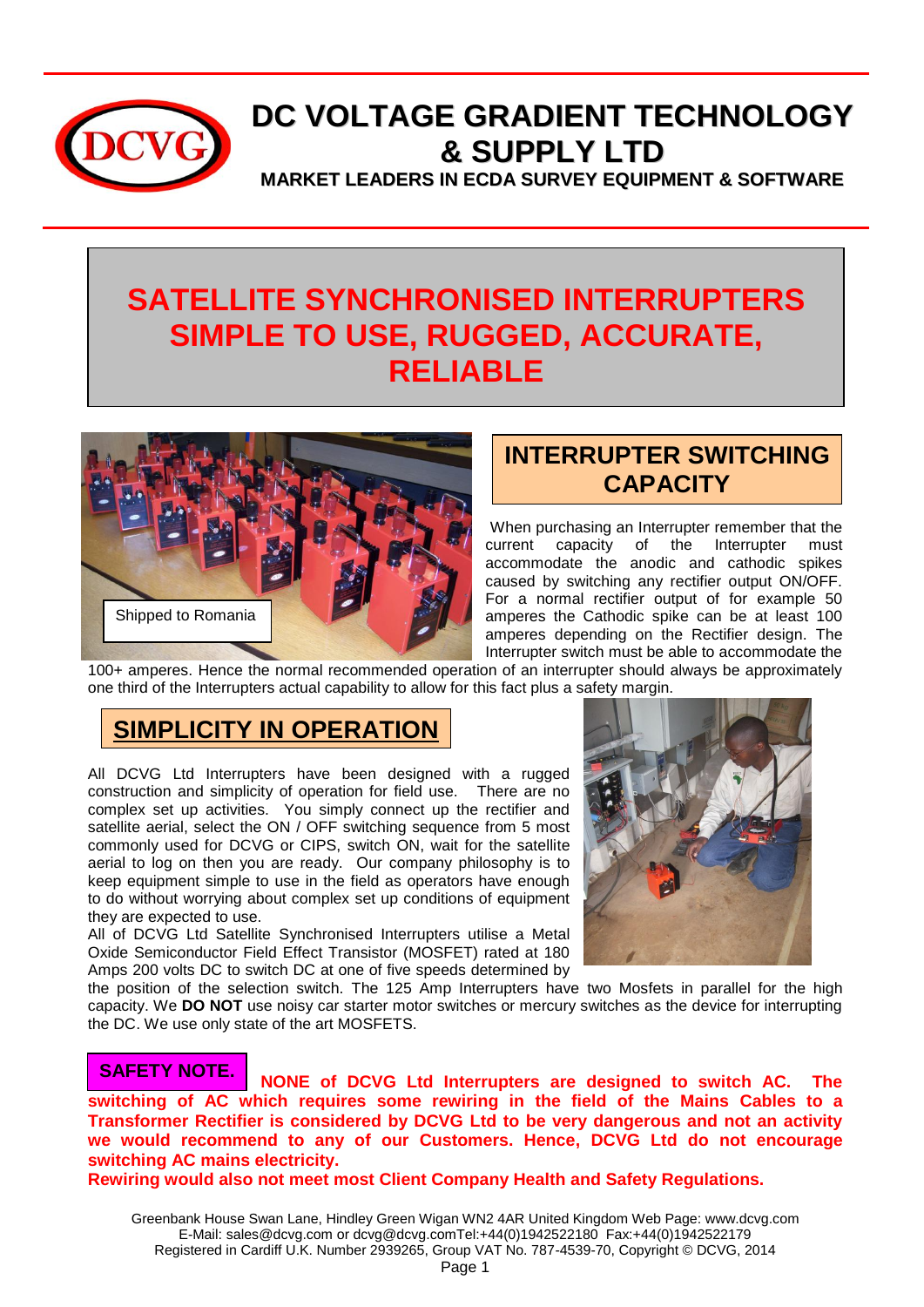# **SATELLITE INTERRUPTERS.**

#### **The following Interrupters are available in either 50 ampere or 125 Ampere versions**

- **Variation 1**. Unsynchronised Interrupter for simple DCVG Surveys. DCVG Pulse Frequency of 0.45/0.8 seconds only. (not recommended for CIPS).
- **Variation 3**. Satellite Synchronised Interrupter for DCVG or CIPS Surveys. Can be operated at 5 different On/OFF Pulse Frequencies.
- **Variation 5**. A heavy duty DCVG Satellite Synchronised Interrupter for DCVG and CIPS Surveys. The same as Variation 3 but with twice the current capacity.

**Variations 3 or 5** are available fitted with a timing device that allows the Interrupter to pulse the DC during selected morning to evening hours and then switch back to normal continuous CP during other times.

SATELLITE INTERRUPTER ON/OFF SWITCHING SEQUENCES

| 1. STANDARD DCVG Setting     | 0.45 secs ON followed by 0.8 secs OFF. |
|------------------------------|----------------------------------------|
| 2. SLOW Reverse DCVG Setting | 1.6 secs ON followed by 0.9 secs OFF.  |
| 3. Reverse DCVG              | 0.8 secs ON followed by 0.45 secs OFF. |
| 4. CIPS                      | 3 Secs ON, 2 Secs OFF.                 |
| 5. CIPS                      | 4 Secs ON, 1 Secs OFF                  |

All Satellite Interrupters check synchronization every 5 seconds so there is no possibility of synchronization drift.

- 1. The **STANDARD DCVG Setting** 0.45 ON/0.8 OFF of the switch is used for normal DC Voltage Gradient surveying to find coating faults. This speed of switching matches the typical response time of a survey operative. This switching speed can also be used to survey using DCVG's Quantum combined DCVG and CIPS (Close interval Potential Survey) equipment where simultaneous surveys are synchronised by the one second satellite pulse.
- 2. The **SLOW Reverse DCVG Setting** 1.6 ON/0.9 OFF of the switch is used in conjunction with a digital voltmeter for Pipe to Soil Potential measurements, or Current measurements via an in line calibrated shunt. This is also a good ON/OFF setting for CIPS Surveys.
- 3. The **Reverse DCVG Setting** 0.8 ON/0.45 OFF of the switch is used when longer ON than OFF sequences are required when carrying out DCVG surveys. Users are warned that the interpretation of the meter pulse can be difficult until some experience is gained.



- 4. The **CIPS Setting** 3 secON/2secOFF of the switch is used when slightly longer ON than OFF sequences are required; and will allow a digital voltmeter to be used under the best response sequence to gather ON and OFF potentials.
- 5. The second **CIPS Setting** of the switch 4 sec ON/1 sec OFF is used in typical CIPS operations, when ON sequences are longer than OFF sequences.

Greenbank House Swan Lane, Hindley Green Wigan WN2 4AR United Kingdom Web Page: www.dcvg.com E-Mail: sales@dcvg.com or dcvg@dcvg.comTel:+44(0)1942522180 Fax:+44(0)1942522179 Registered in Cardiff U.K. Number 2939265, Group VAT No. 787-4539-70, Copyright © DCVG, 2014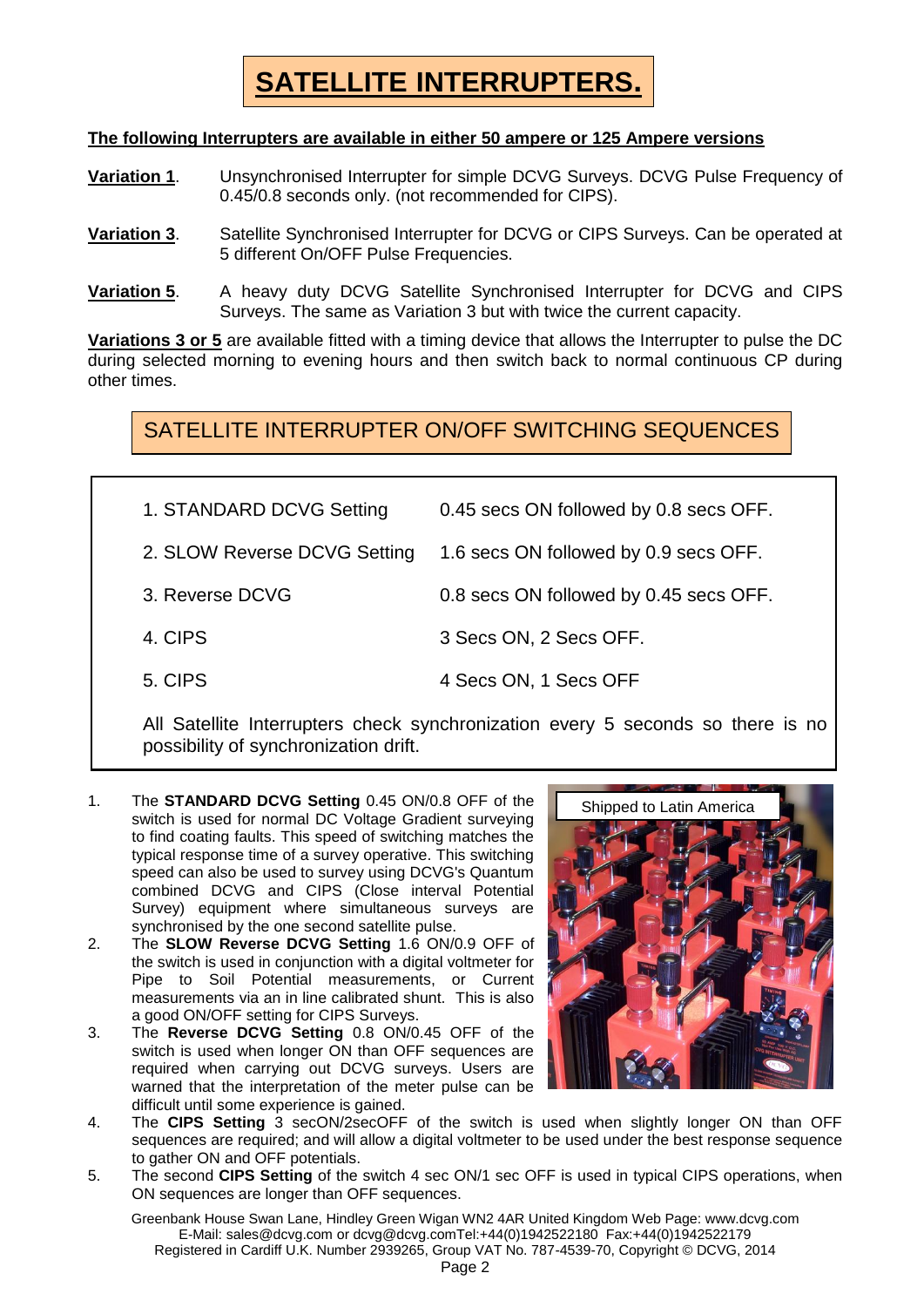There is no need to use long ON/OFF sequences provided the CIPS Data Logger is synchronized with the Interrupters so that measurements avoid the anodic and cathodic spikes caused by switching the rectifier output. Any measurements that incorporate the spikes contain an avoidable error. In older equipment longer times were necessary due to the drift in synchronization when only crystal controlled Interrupters were used which are notorious for drift in synchronization.

The timing sequences can be changed to suit any requirements than those normally offered but these must be specified at time of Ordering, alternatively the Interrupter must be sent back to DCVG Ltd for the new sequence to be installed in the Chip embedded software.



#### CONNECTING A SATELLITE INTERRUPTER TO A RECTIFIER

The Interrupter is connected in **SERIES** into either the DC negative or positive output cables from the DC source being interrupted. The negative cable is preferred. After noting the rectifier output Volts and Amperes, the rectifier output is reduced and then unit switched OFF.

Never believe that the front panel switch is off until checked with an AC voltmeter. Then switch OFF the mains switch that totally isolates the rectifier from the mains electricity. If there is no totally isolating mains switch be very cautious as

inside the rectifier will be live mains electricity that cannot easily be disconnected.

The Negative cable from the pipeline is disconnected from the rectifier terminal and connected to the large **Red Terminal** on the Interrupter. Using a suitable insulated wire (between 5 and 10mm ) the negative terminal on the rectifier is connected to the **Black Terminal** on the Interrupter. The polarity of the connection is important, **If Connected Around The Wrong Way The Interrupter Will Not Switch The DC Output. If This Happens Just Reverse The Terminal Connections On The Interrupter.** The Interrupter should be inserted with the Transformer / Rectifier set in its lowest output setting and the Transformer / Rectifier mains electricity switch in the **OFF** position. When inserted, the rectifier should be switched ON and output adjusted to the same amperes as normal operation without the Interrupter in the circuit. All Interrupters have a small internal resistance. For our equipment this resistance is 0.03 ohms so a slight increase in rectifier setting is necessary to ensure same amperes flowing to give potential values the same as under normal operating conditions where no Interrupter is used.

#### **DANGER ........... DANGER ................. DANGER .............. DANGER**

**UNDER NO CIRCUMSTANCES SHOULD THE TERMINALS OF THE INTERRUPTER BE DIRECTLY CONNECTED ACROSS THE TERMINALS OF THE DC POWER SOURCE/ TRANSFORMER RECTIFIER AS THIS WILL SHORT OUT THE RECTIFIER AND DO SERIOUS DAMAGE TO EQUIPMENT. ALSO DO NOT UNDER ANY CIRCUMSTANCE CONNECT THE DC INTERRUPTER TERMINALS TO AN AC MAINS ELECTRICITY SOURCE. FOR SAFETY WE NEVER RECOMMEND USING ANY INTERRUPTERS TO SWITCH MAINS ELECTRICITY.** 

**Inside each Interrupter there is a fast acting fuse as protection of all equipment from misuse**

The operation of the current switching by the Interrupter is indicated by a LED sited on the front panel. This LED indicates the status as follows.

| Red       | Switch ON (passing current)      |
|-----------|----------------------------------|
| No Colour | Switch OFF (not passing current) |

The Interrupter will cease to operate when the battery charge becomes too low. This prevents damage to components that make up the Interrupter timing circuit. Under normal operation the Interrupter internal battery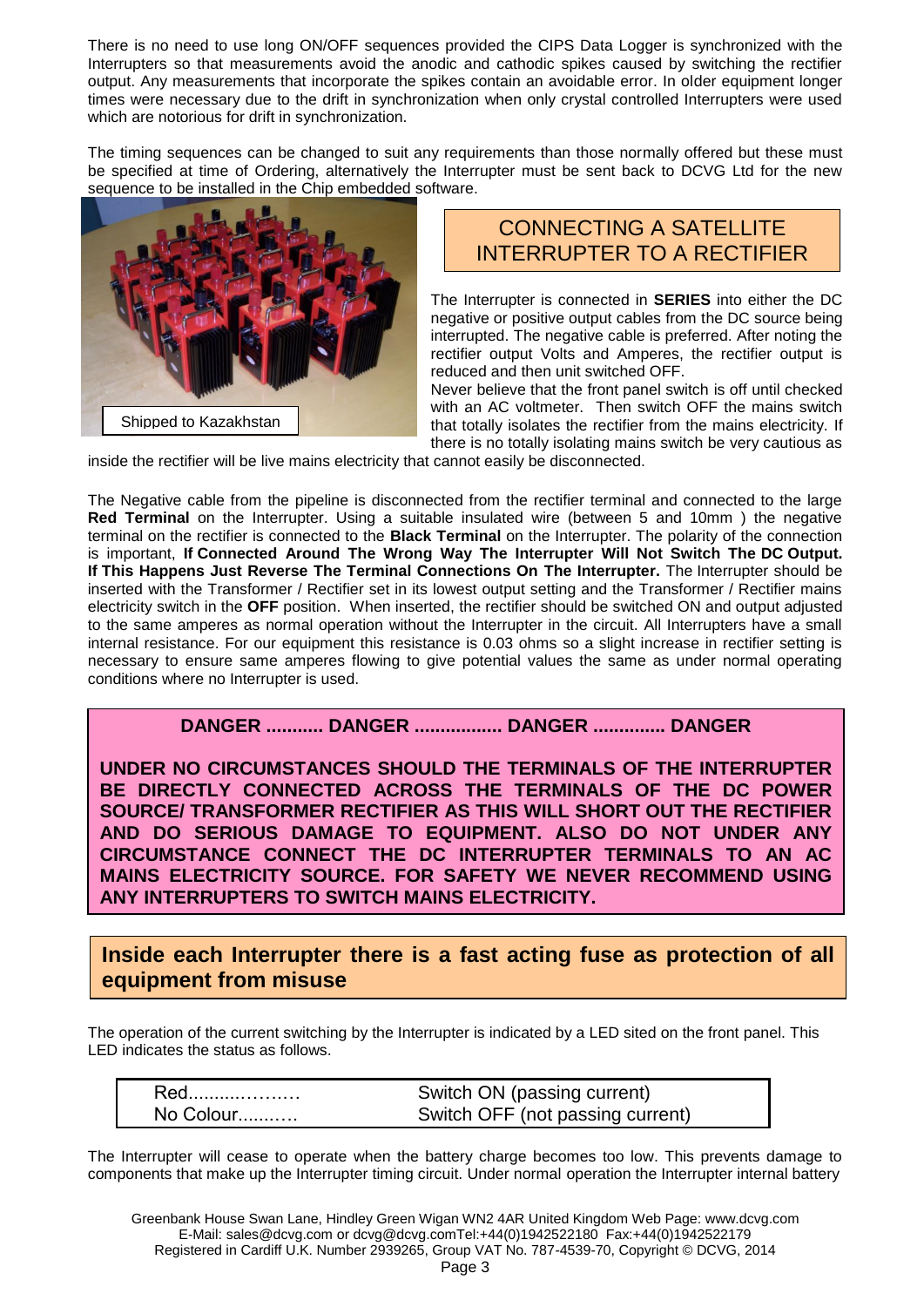has sufficient capacity to work for one week without charging if operated as a stand alone unit without the satellite aerial or two days with the active aerial. Under surveying conditions it is recommended that the Interrupter be kept as fully charged as possible by regular charging or connecting the Interrupter to its battery charger which is driven by the mains electricity of the CP Transformer Rectifier being switched. Using the charger will keep the Interrupter and satellite aerial continually operational. Alternatively a supplementary 12 Volt car battery pack is available that will keep the satellite configuration operational for a long time.



To one side of the Interrupter is fitted a large heat sink to dissipate heat from the MOSFETS. These normally do not get hot, but have been observed to get warm when switching a 100 volt, 5 ampere Transformer Rectifier, in high resistance soil where the ambient temperature was 30°C at midday.

The silver handle on the black Interrupter case is meant for passing a chain (not supplied) through so that the Interrupter can be padlocked to the Transformer Rectifier / DC power source to prevent theft.

#### LOGGING ONTO TO THE NAVSTAR SATELLITES

DCVG Ltd do not use a Master Slave combination. Each Satellite Interrupter is unique with its own satellite aerial and ability to recognize which second of the day it is and to initiate synchronization every 5 seconds so any number of units can be started up at different locations but independently they will all come rapidly into synchronization so they are all switching ON and OFF at the same instant. The Satellite Aerial is an active antenna and plugs into the back of the Interrupter case. Place the Satellite aerial at a convenient location where it can see the sky as clearly as possible. Trees, overhead high voltage power lines, building or bridges, etc. can interfere with satellite access. Ideally the aerial should be placed on top of the Transformer / Rectifier.

Alongside the socket where the aerial plugs in is an indicating LED. The status of the Interrupter in relation to the NAVSTAR satellites is indicated by the colour of this LED.

## **RED ……………… NOT LOGGED ON TO SATELLITES**

### **GREEN ………….. LOGGED ON TO SATELLITES**

There will be no colour on the LED light until the satellite aerial has been connected to the Interrupter.

The following acquisition times are automatically carried out after connecting the aerial to the interrupter and switching ON: -

**Satellite Acquisition Times:** 

15 seconds warm up time (all data known when aerial used in similar part of the world).

45 seconds to 2 minutes initially cold (initial position, time and

almanac known, ephemeris unknown).

5 minutes auto locate (almanac known, initial position and time unknown)

5 minutes search the sky (no data known)

Update Rate: 5 minutes continuous searching for the satellites

When first logging onto the satellites at your location it could take a maximum of 5 minutes for the aerial to recognise its location and to log on. Thereafter log on times are quite short.

### ENVIRONMENTAL WORKING CONDITIONS

Operating temperature: -30°C to +85°C (internal temperature) Storage temperature: -40°C to +90°C, Caution as battery is sealed lead acid.

The electronics inside the Interrupter are potted in epoxy to keep free from ambient humidity. The Interrupter is capable of being used in wet rainy weather which does not affect its operation.

Greenbank House Swan Lane, Hindley Green Wigan WN2 4AR United Kingdom Web Page: www.dcvg.com E-Mail: sales@dcvg.com or dcvg@dcvg.comTel:+44(0)1942522180 Fax:+44(0)1942522179 Registered in Cardiff U.K. Number 2939265, Group VAT No. 787-4539-70, Copyright © DCVG, 2014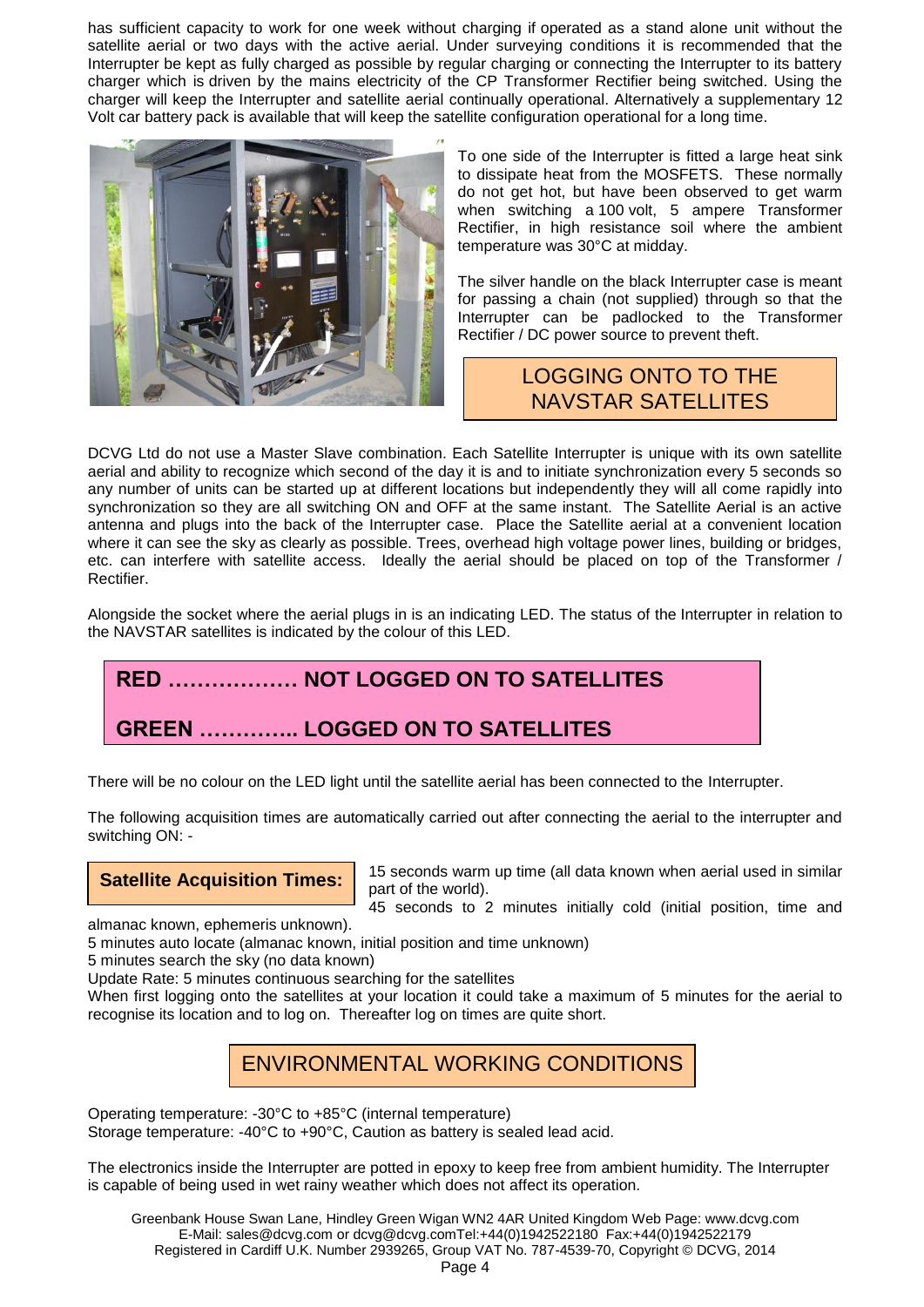The Battery Charger for the Satellite Interrupters comes as a small black box with a lead out of either end. At the rear of the Battery Charger is a cable for connection to the mains electricity. At the other end, set in a front panel is a mains voltage range selector switch, so that either **120 or 240 Volts AC can be utilised. Please Check The Mains Voltage, Which Varies For Different Countries.** The front panel also holds a two ampere fuse to protect the battery charger and a LED that glows red when the charger is operational. Inside the battery charger each of the Transformer Primary circuits has a one ampere fuse. This is to prevent the Transformer being damaged if plugged into the wrong mains voltage. The Low Voltage cable also comes out of the front panel and has a two-pin figure 8 plug sized to fit into the Interrupter Charger socket. The output from the battery charger is 18 to 20 volts AC. It is not DC. Each Interrupter has its own built in rectifier for charging the internal battery. The same charger is used for our DC Voltage Gradient and Quantum CIPS equipment. If charging several items at once caution needs to be exercised. For example:-

#### **THE BATTERY PACKS IN THE INTERRUPTER AND DCVG SURVEY METER OR QUANTUM CIPS EQUIPMENT ARE QUITE LARGE. IF THESE BATTERIES ARE BADLY DISCHARGED, THEN WHEN FIRST PLUGGED INTO THE BATTERY CHARGER THEY WILL EACH TAKE VERY LARGE INITIAL CURRENTS, WHICH WILL BLOW THE 2 AMP FUSE ON THE BATTERY CHARGER. IF IN ANY DOUBT IT IS BEST TO CHARGE THE THE INTERRUPTER ON ITS OWN FIRST AND THEN ANY OTHER EQUIPMENT.**

Under normal operation where the Interrupter is charged on a daily basis every night such a problem should not occur and it is quite normal to charge any combination of pieces of the equipment at the same time.

All DCVG Ltd Satellite Interrupters are fitted with the ability to use a larger capacity 12 volt car battery. A cable fitted at one end with a jack plug and at the other end with two crocodile clips are used to connect the external battery. Ensure the black crocodile clip is to the external battery negative terminal and the red clip to the positive. There is internal protection provided that cuts off the external battery if wrongly connected. Inserting the jack plug into the appropriate socket in the Interrupter disconnects the Interrupter internal battery so the unit is then totally powered by the external battery.

Never connect a low voltage AC source from the Transformer Rectifier to the battery charging figure 8 charging socket as this can damage the Interrupter by direct connection of the rectifier to the control circuit of the Interrupter.



Greenbank House Swan Lane, Hindley Green Wigan WN2 4AR United Kingdom Web Page: www.dcvg.com E-Mail: sales@dcvg.com or dcvg@dcvg.comTel:+44(0)1942522180 Fax:+44(0)1942522179 Registered in Cardiff U.K. Number 2939265, Group VAT No. 787-4539-70, Copyright © DCVG, 2014 Page 5